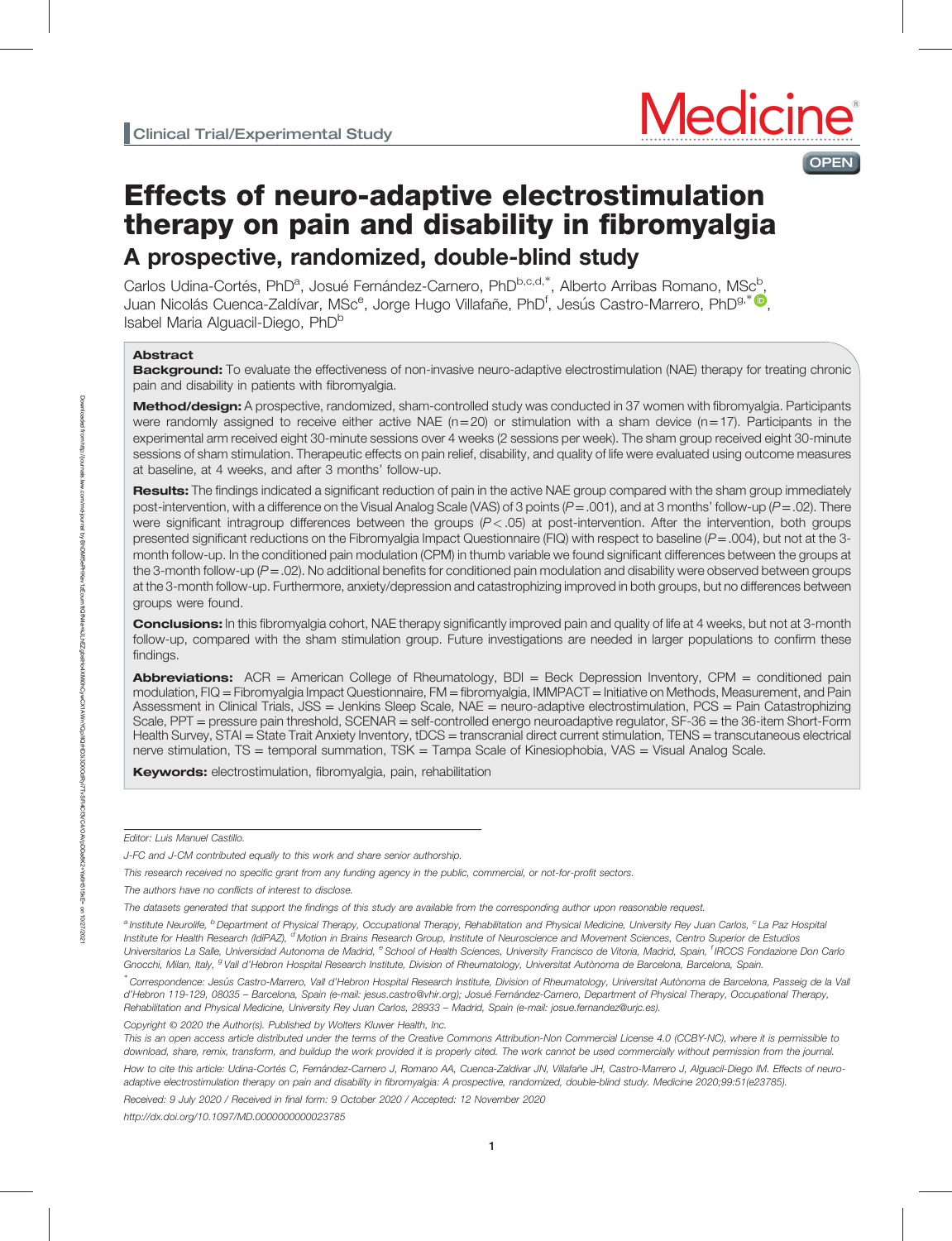# 1. Introduction

Fibromyalgia (FM) is a chronic complex syndrome characterized above all by generalized musculoskeletal pain, and by other frequent symptoms such as fatigue, sleep disorders, anxiety/ depression, and cognitive impairments.<sup>[1]</sup> FM directly affects performance of daily life activities and reduces health-related quality of life in these patients.<sup>[2]</sup> It affects approximately 2% of the general population in both sexes, with rates of 3.4% among women and 0.5% among men.<sup>[3]</sup> Despite the high prevalence, its diagnosis and management remains a challenge for patients and healthcare professionals. The pathophysiology of pain in FM is not yet clear, but the latest research points to an alteration in pain processing and transmission, produced by neuroplasticity changes and dysfunction in the pain nociceptive pathways of the central nervous system.[4] This translates into phenomena such as hyperalgesia, allodynia, increased temporal summation due to hyper-excitability in the posterior horn of the cord, and a decrease in the activation of descending inhibitory pain pathways.<sup>[5]</sup>

The current treatment of FM patients is aimed at improving their symptoms and thus raising their quality of life. Nonpharmacological treatments using physical therapies have been applied for decades for the treatment of cardinal symptoms in FM such as pain, joint stiffness, and muscle fatigue.<sup>[6]</sup> Electrotherapy is one of the techniques used in FM patients, since transcutaneous electrical nerve stimulation (TENS) is able to modulate pain by activating descending central inhibitory mechanisms and reducing the excitatory signals of the posterior horn of the cord.<sup>[7]</sup> A recent systematic review of the efficacy of this technique in FM patients found it to be effective in pain relief in 7 of the 8 studies included; however, the sample sizes were small and the power of the studies was low.[8] Transcranial direct current stimulation (tDCS) is another electrotherapy technique that is being studied for the treatment of FM, due to its direct effect on the CNS, although the current evidence is limited. Anodic tDCS in the left primary motor cortex has demonstrated its efficacy in improving pain and sleep quality in people with FM.<sup>[9]</sup>

In our study, we use neuro-adaptive electrostimulation (NAE), a relatively new form of electrotherapy which has not been widely studied to date. The NAE device is able to administer doses of impulses according to the electrical impedance responses it receives from the skin. The device used is capable of detecting areas of altered sympathetic response such as activation zones or passage zones of nerve branches, which in many cases are subjected to electrostimulation. In addition, the beneficial effects of NAE also seem to be related to its ability to stimulate nerve fibers which are not commonly activated by other types of electrotherapy, and to generate afferent information and subsequently promote efferent reactions.

The effectiveness of NAE therapy has been studied in acute conditions such as lateral ankle sprain, post-operative treatment of femur and ankle fracture, total knee replacement surgery, and chronic diseases such as knee osteoarthritis, neck pain, and chronic plantar fasciitis.<sup>[10,11]</sup> In a study performed in patients with whiplash comparing the efficacy of NAE and TENS, NAE showed better outcomes in both neck pain and disability compared with the TENS group.<sup>[26]</sup> However, the evidence regarding this type of therapy is extremely scarce and its effectiveness in patients with FM has not been evaluated to date.

Therefore, we considered that NAE may be an effective add-on treatment for pain in FM due to its ability to influence nociceptive pain processing pathways. The aim of this study is to evaluate the effectiveness of NAE therapy in reducing pain and in improving disability in individuals with FM.

#### 2. Materials and methods

## 2.1. Study design

A unicenter, prospective, randomized sham-controlled trial study was conducted in a cohort of FM patients. All participants read and signed an informed consent form prior to enrollment. The study protocol was approved by the local Ethical Committee (University Rey Juan Carlos, Madrid, Spain; reference number: 03/2019) and conducted in accordance with the 1964 Helsinki declaration and its later amendments or comparable ethical standards. The study is registered at clinicaltrails.gov (NCT# 03882567).

### 2.2. Participants

Forty-four potentially eligible patients were recruited from local FM associations from June 2018 through October 2019. All participants were of Caucasian descent and from the same geographical area. Inclusion criteria for this study were: female sex, age between 18 and 65 years, previous diagnosis of FM by a rheumatologist following the 2010 American College of Rheumatology (ACR) case criteria.<sup>[1]</sup> The exclusion criteria were: inflammatory rheumatic condition; planned elective surgery during the study period; ongoing unresolved disability claims; and symptoms of bipolar disorder, major depressive disorder, panic disorder, and/or psychosis.

## 2.3. Randomization and blinding

The sample size was calculated using G∗Power software v3.1. A blinded researcher performed the randomization of subjects, using the statistical program GraphPad version 8.0 (GraphPad software, Inc. La Jolla, CA). The sample was divided into 2 groups (NAE group and sham-controlled group). Only the therapist had access to the allocation schedule, and patients and evaluators were blinded to the treatment allocation.

#### 2.4. Procedures and interventions

To apply NAE, we used the self-controlled energo neuroadaptive regulator (SCENAR) 1NT-02.2C device, marketed under the commercial name SCENAR Physio (Ritm OKB ZAO, Taganrog, Russia; [http://www.scenar.com.ru\)](http://www.scenar.com.ru/) (Fig. 1). SCENAR is a transdermal neuro-stimulator destined for non-invasive treatment of physiological systems of the body related to pain. External electrodes for paravertebral and facial localizations optimize access and application with a max supply current not greater than 650mA. SCENAR provides two-phase stimuli without a DC-component with a waveform depending on the skin impedance under the electrode, generated at a fixed frequency that can be controlled within 15 to 350Hz. The duration of the first phase ranges  $4 \pm 2$  to  $500 \pm 50$  µ seconds, and the amplitude of the first pulse of the second stimulus phase varies from 1.7–2.5 V to 100–150 V. The protocol, specifically oriented to anatomical areas involved in sensitization and impairment of nociceptive pathways, is applied for 30min in 8 twice-weekly sessions. During the procedure, soft, comfortable transdermal stimulation is applied while the patient is in prone or supine position (depending on the pathways to be treated). The placebo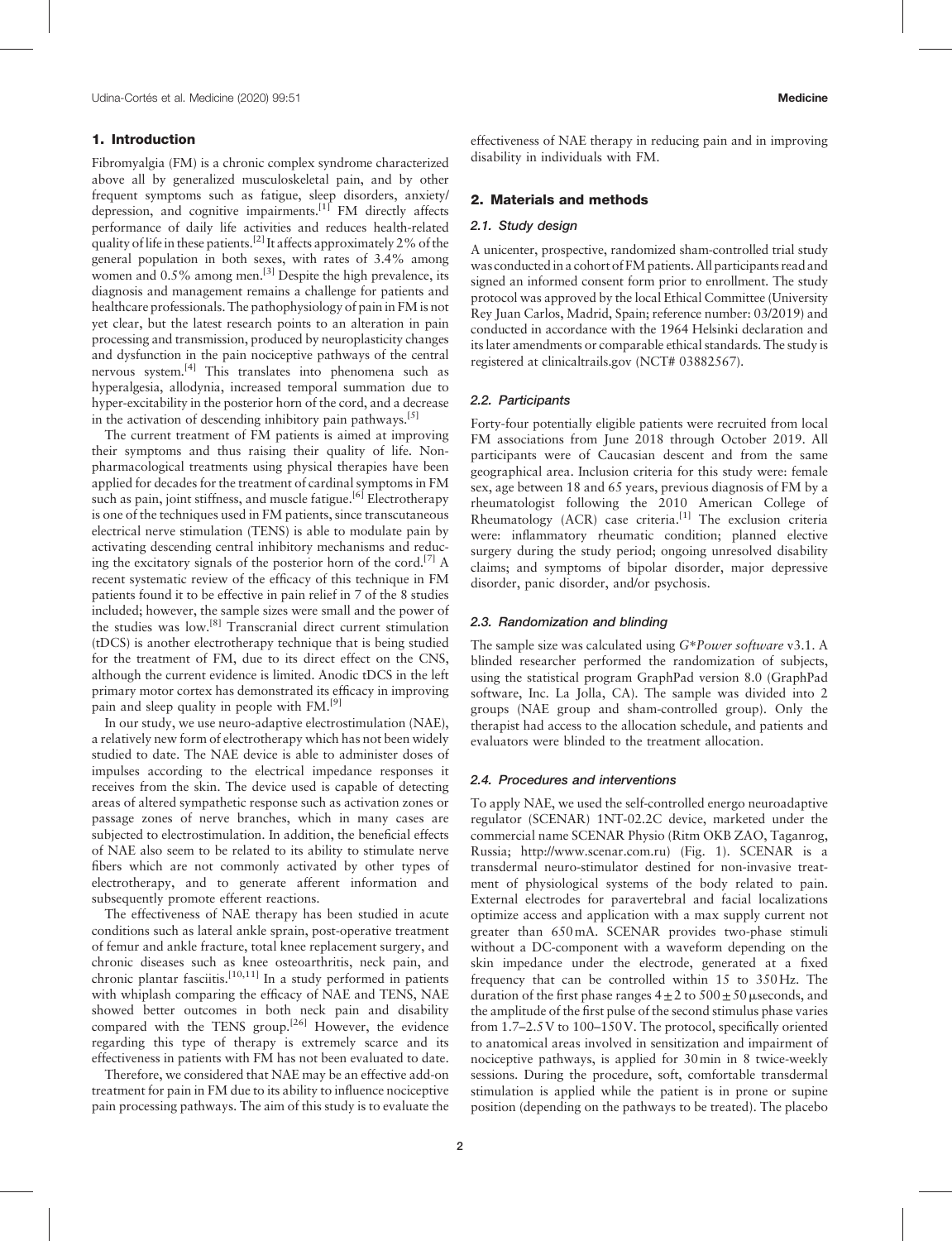

Figure 1. NAE device.

group underwent the same procedure for readings of conductivity skin reaction (time-impedance-type values) and the therapy stimulation phase with the sham device. Treatments were always carried out at the same times by a therapist with experience in handling the SCENAR device (Transdermal Electrostimulator SCENAR class IIa, CE-2265 Operating Manual. Version 7.2–02, May 2018).

## 2.5. Measures

All eligible participants were asked to fill out validated selfreported outcome measures to serve as symptom assessment tools under the supervision of a trained investigator (CU-C) who oversaw participant compliance. The measures used are listed here:

2.5.1. Pain intensity. Pain intensity was assessed on a visual analog scale ranging from 0 to 10 (Visual Analog Scale (VAS) =  $0$ ; no pain, and  $VAS = 10$ ; maximum pain).<sup>[12]</sup>

2.5.2. Pressure pain threshold. Pressure pain threshold (PPT) is a quantitative sensory test of tissue sensitivity and it is defined as the minimal amount of pressure at which a sense of pressure changes to pain.  $^{[13]}$  PPTs near the pathological site are thought to represent the degree of peripheral nociception, whereas low PPTs distal to the pathology are markers of central nervous system hyper-excitability.<sup>[14]</sup> Recordings were collected over the thumb and the midpoint of the trapezius muscle between the acromioclavicular joint and spinal procesus of the C7.<sup>[15]</sup> A pressure algometer (Force Dial FDK/FDN 100 model, Wagner Instruments, Greenwich CT) was used (kg/cm<sup>2</sup>). A mean score of 3 measurements was calculated. Temporal summation (TS) quantifies the state of neuronal excitability in the dorsal horn. It was measured using the protocol of 2009 Cathcart et al, causing 10 noxious mechanical stimuli in the PPT in the distal phalanx of the third finger and in the upper trapezius.<sup>[16]</sup> Conditioned pain modulation (CPM) measures the disturbance of the descending pain inhibitory system, which was also assessed by Cathcart et al's protocol.<sup>[16]</sup> To this end, the occlusion cuff was used as a conditioning stimulus and the pressure algometry as a test stimulus. Test stimuli were applied over distal phalanx of the third finger and in the upper trapezius.

2.5.3. Fibromyalgia Impact Questionnaire. The validated Spanish version of the Fibromyalgia Impact Questionnaire (FIQ) was used to assess functional disability and the physical impact of the disease in FM patients. The FIQ comprises 10 items that measure physical disability and the degree of specific symptoms such as pain, rigidity, fatigue, depression and anxiety, disability, and general well-being during the last week. Each symptom is measured on a response scale of 0 (absence of symptoms) to 10 (very severe symptoms) using visual analogue scales. The overall FIQ score ranges from 0 to 100, where higher scores indicate a greater negative impact of FM on functioning, classified into the following 3 categories: low impact  $\langle \langle 50 \rangle$ points), moderate (50–75 points), and severe ( $>75$  points). The FIQ has demonstrated good psychometric properties and an internal consistency of 0.93 in the Spanish FM population.<sup>[17]</sup>

2.5.4. Short form 36-item health-related quality of life. The Spanish version of the Short Form 36-item Health Survey (SF-36) is one of the most widely used scales to evaluate generic healthrelated quality of life, measuring physical and mental functioning within the context of an individual's health status.<sup>[18]</sup> It comprises 36 questions which explore 8 dimensions of the state of health: physical functioning (limitation of physical activities of daily life), physical role functioning (interference at work), bodily pain, general health perception, vitality, social functioning (interference in habitual social life), emotional role (interference in work due to emotional problems), and mental health (depression, anxiety, selfcontrol, and general well-being). The SF-36 produces 2 summary components, 1 physical and 1 mental, each one generated by combining the scores of each dimension. SF-36 scores range from 0 to 100, with scores below 50 indicating a more disabling effect of the individual's health on his/her functioning.

2.5.5. Jenkins sleep scale. The Jenkins Sleep Scale (JSS) is a brief questionnaire which has demonstrated good psychometric properties in FM and in improving pain symptoms.<sup>[19]</sup> It contains 4 items that evaluate the frequency and intensity of sleep problems, with values ranging from 1 to 5. Higher scores indicate more acute sleep difficulties.

2.5.6. Pain catastrophizing scale. Catastrophizing about pain was assessed with the Pain Catastrophizing Scale (PCS) in its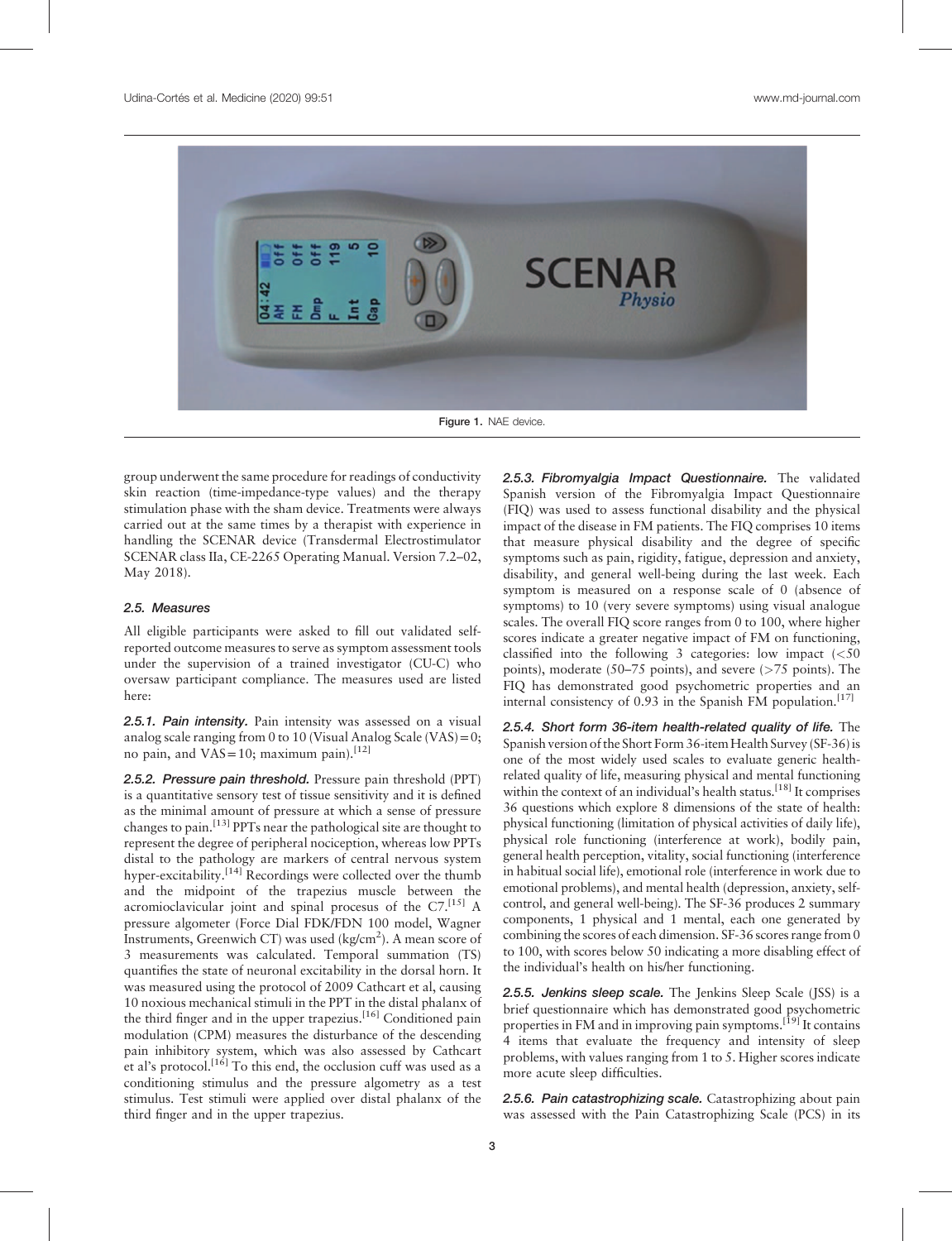validated Spanish version. The PCS comprises 13 self-administered items divided into 3 subscales that assess rumination (4 items), magnification (3), and helplessness (6). Items are rated in relation to the frequency of respondents' feelings and thoughts related to pain, and are valued on a 5-point Likert scale from 0 (never) to 4 (all the time). The 3 subscales are added together and the total score ranges from 0 to 52, with higher scores corresponding to a greater frequency and intensity of negative thoughts and feelings regarding pain. The Spanish version of the PCS has demonstrated good psychometric properties in patients with FM, with a Cronbach's alpha of  $0.87$ .<sup>[20]</sup>

2.5.7. State trait anxiety inventory. The Spanish version of the State Trait Anxiety Inventory (STAI) was used to measure trait and state anxiety in the study population. It has 20 items for assessing trait anxiety and 20 for state anxiety. All items are rated on a 4-point scale (e.g., from "almost never" to "almost always"). The STAI assesses trait anxiety (STAI-T), which refers to relatively stable individual differences in anxiety proneness: that is, to interpersonal differences in the tendency to perceive stressful situations as dangerous or threatening, and to respond to such situations with more intense state anxiety (STAI-S) reactions. Higher scores indicate greater anxiety.<sup>[21]</sup>

2.5.8. Beck depression inventory. The Spanish version of the Beck Depression Inventory (BDI) contains a 21-item self-report rating inventory that measures symptom intensity in depression. The cut-off point for defining depressed and non-depressed individuals is set at a value of 18. The BDI has demonstrated high internal consistency, with alpha coefficients of 0.88 and 0.81 for fibromyalgia populations.<sup>[22]</sup>

2.5.9. Tampa scale of kinesiophobia. The original 17-item version of the Tampa Scale of Kinesiophobia (TSK) was used. The TSK is a self-completed questionnaire used to assess the subjective rating of Kinesiophobia, or fear of movement. The total score ranges from 17 to 68 with higher scores indicating a higher degree of Kinesiophobia. Several studies have demonstrated the validity and reliability of the scale as a psychometric measure.<sup>[23]</sup> Outcomes were collected pre-, post-intervention, and after 3 months' follow-up by an evaluator blinded to treatment allocation.

#### 2.6. Statistical analysis

For the statistical analysis, the program R (version 5.3.1, Austria) was used. The Shapiro–Wilk test was then applied to detect significant deviations from normality  $(P < .05)$  for the FIQ, JSS, SF-36, PPT, TS, and CPM questionnaires. The Shapiro–Wilk test was applied to the baseline quantitative variables of both groups. All were normal, with the exception of the variable "duration of illness" in the intervention group. Qualitative variables were described in absolute values and frequencies, and quantitative variables with mean and standard deviation or with medians and interquartile range (IQR) depending on whether they were normally distributed. For the variables other than "duration of illness" (VAS, PCS, and TSK) the distribution was normal, and so parametric tests were applied. Quantitative variables were analyzed using a two-factor repeated measures ANOVA (between–within) or its robust equivalent using pseudostatistics such as Wald and ANOVA, bootstrap, and averages truncated to 20% depending on the fulfilment of the assumption of normality. Qualitative variables were analyzed using the Cochran–Mantel–

Haenszel test. The effect size on quantitative variables was defined with  $\eta^2$  as 0.01 to 0.06 (small), 0.06 to 0.14 (medium), and  $>0.14$  (large), or with the Kendall W, being defined as  $< 0.1$ (small), 0.1 to 0.3 (medium), and  $> 0.3$  (large). In the qualitative variables, the effect size was defined between pairs with significant differences using Cramer's V, defined as 0.071 to 0.212 (small), 0.212 to 0.354 (medium), and >0.354 (large). The level of significance was set at  $P < .05$ .

### 3. Results

#### 3.1. Participants' demographic and clinical data

Forty-four consecutive patients were screened, and 37 patients with FM (mean age  $\pm$  SD: 52 $\pm$ 8 years) were potentially eligible to participate. Figure 2 shows the recruitment and retention of the study patients through the trial. Baseline demographic and clinical characteristics of the patients in each group are presented in Table 1.

#### 3.2. Response to treatment

**3.2.1. Pain intensity.** There was a significant time factor  $(F =$ 11.161;  $P = .001$ ) but no significant group  $\times$  time interaction ( $F =$ 2.728;  $P = .07$ ) for pain intensity assessed by the VAS. Post-hoc analysis indicated that patients with FM receiving NAE had significant reductions in pain post-intervention (experimental group mean, 3.4; 95% CI: 2.6–4.3; control group mean, 5.3; 95% CI: 4.4–6.3, P<.001; significant difference between groups  $-1.9$ ; 95% CI:  $-3.2$  to 0.6, P = 0.05), as well as at the 3-month follow-up (experimental group mean, 4.7; 95% CI: 3.5–5.8,  $P = .005$ ; control group mean, 5.6; 95% CI: 4.3–6.9; difference between groups  $-0.9$ ; 95% CI:  $-2.6$  to 0.8,  $P > .05$ ) period (Table 2). Between-groups effect sizes were large  $(d=1.95)$  after the intervention and small  $(d=0.35)$  at the 3-month follow-up period. TS in the thumb and trapezius muscle presented a nonsignificant time factor  $(F=0.115-1.457,$  all  $P>0.3)$  and a nonsignificant group  $\times$  time interaction (F=0.779; 1.853, P=.2). The CPM in the thumb variable presented significant differences in the group factor  $(F=6.328, P=.02)$ . The post-hoc test showed significant differences between the groups at 3 months  $(P=.02)$ with a medium effect size  $(r=0.43, 95\% \text{ CI}$ :  $-0.3$  to 0.4) in favor of the intervention group. No differences in CPM over the trapezius were found between the 2 groups during treatment sessions or in the time and group factor  $(P > .05)$ .

3.2.2. Disability. The ANOVA indicated a significant time factor  $(F=16.489; P=.001)$  but no significant group  $\times$  time interaction  $(F=2.343; P=.10)$  for FIQ. The post-hoc analysis revealed significant decreases in FIQ in both groups at post-intervention compared with baseline data (all,  $P < .004$ ), but not at 3-month follow-up. There was also a statistically significant difference between the active versus sham groups ( $P = .04$ ) post-intervention (Table 3).

3.2.3. Quality of life. For the physical, mental, and total scores on the SF-36, the ANOVA did not reveal a significant time factor  $(F=0.312-1.958$ , all  $P > .20$  or a significant group  $\times$  time interaction ( $F=0.198-0.374$ , all  $P > .60$ ) (Table 3). JSS presented a significant time factor ( $F=6.858; P=.002$ ) but not a significant group  $\times$  time interaction (F=1.576; P=.20). We found significant differences in the experimental group  $(P=.001)$ , but not in the control group at post-intervention. There was a significant difference between the 2 groups  $(P=.01)$  post-intervention.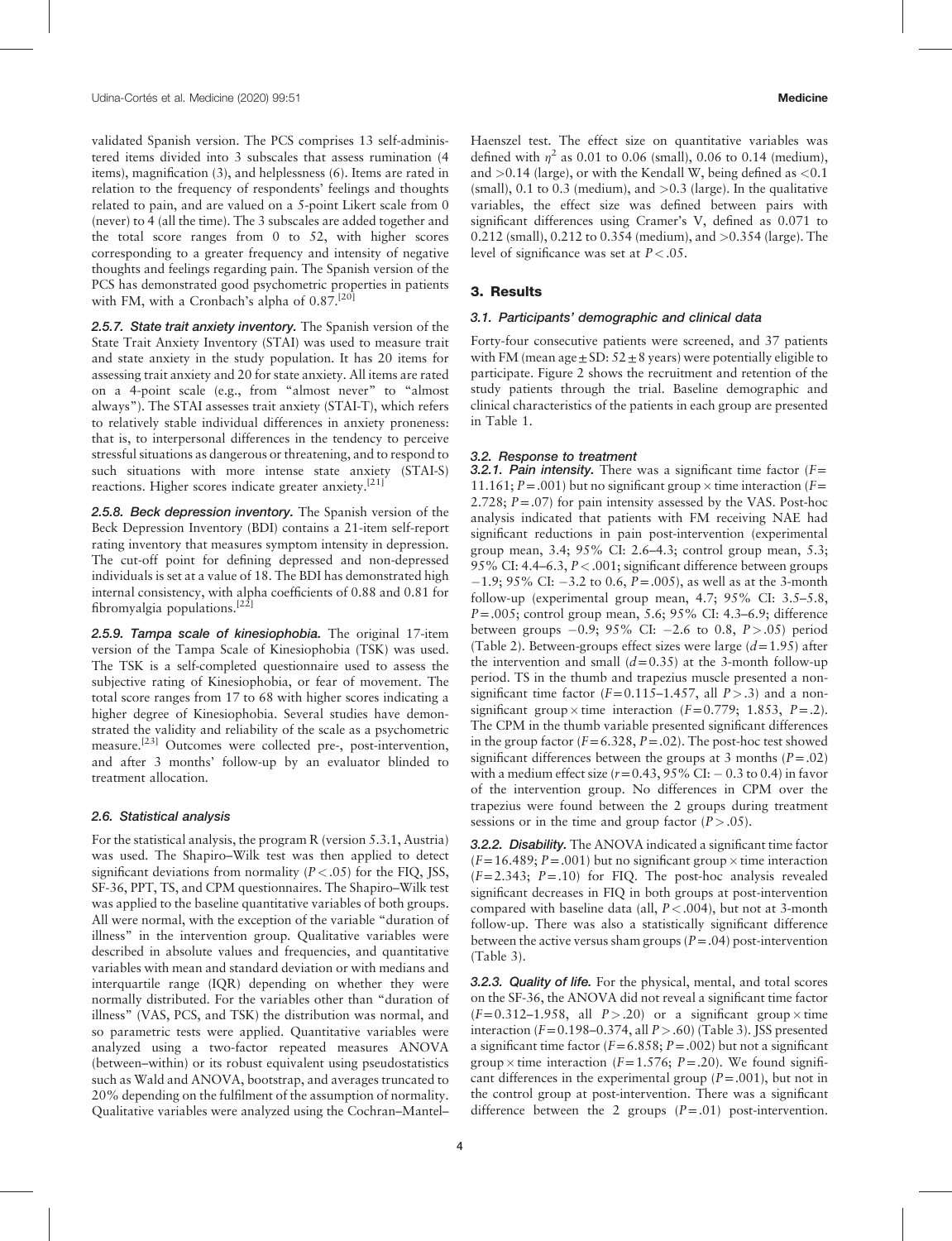

Between-groups effect sizes were large  $(d=6.8)$  after the intervention and small  $(d=0.1)$  after 3 months' follow-up (Table 3).

3.2.4. Psychological parameters. The ANOVA revealed a significant effect of time  $(F=13.984; P=.001)$  but not for the group  $\times$  time interaction (F=1.242; P=.30) on the PCS. The posthoc analysis revealed significant differences at post-intervention in both groups (all,  $P < .04$ ) as well as at 3 months' follow-up  $(P=.005)$  for the control group. Between-groups effect sizes were small  $(d=0.4)$  after the intervention and  $(d=0.4)$  at 3 months' follow-up period (Table 4). Kinesiophobia, as measured by the

TSK, did not present significant differences for time  $(F=0.216;$  $P=.8$ , partial eta = 0.051), or the group  $\times$  time interaction (F= 1.158, all  $P = .30$ ). For catastrophizing, significant differences were found in the main time factor  $(F=13.983, P<.001,$  Mauchly's test=.219); the post-hoc test showed significant differences between the pre–post treatment and pre-treatment sessions – 3 months (P < .001) with a medium and significant effect size ( $\eta^2$  = 0.096, 95% CI: 0.074–0.326) (Table 4). The variables STAI-S (F= 0.742,  $P = .009$ , Mauchly's test < .001), STAI-T ( $F = 0.841$ ,  $P = .027$ , Mauchly's test = .013), PCS ( $F = 13.983$ ,  $P < .001$ , Mauchly's test = .219), and BDI ( $F=8.136$ ,  $P<.001$ , Mauchly's test=.057) presented significant differences in the time factor.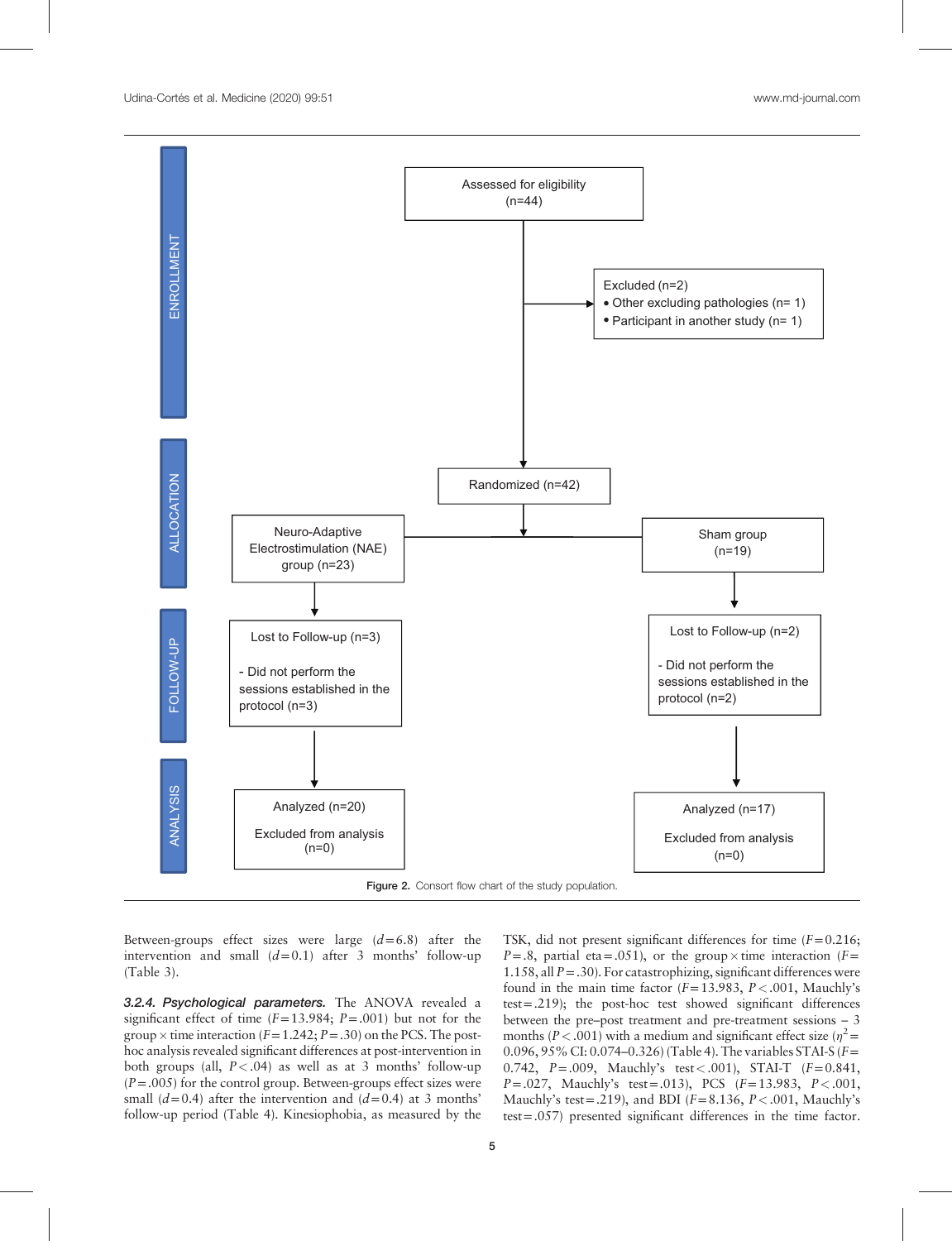| <b>Table 1</b>     |  |                                                               |  |  |
|--------------------|--|---------------------------------------------------------------|--|--|
|                    |  | Demographic and clinical characteristics among study partici- |  |  |
| pants at baseline. |  |                                                               |  |  |

|                          | Active $(n=20)$ | Sham $(n=17)$ | $P^{a}$ |
|--------------------------|-----------------|---------------|---------|
| Age (yr)                 | 52(9)           | 52(8)         | .92     |
| Time from diagnosis (yr) | 1.6(0.1)        | 2.0(1.7)      | .83     |
| VAS                      | 6.4(1.7)        | 6.3(1.0)      | .91     |
| PPT thumb                | 3.9(2.1)        | 3.9(2.6)      | .89     |
| PPT trapezius            | 2.3(1.2)        | 1.9(1.3)      | .82     |
| TS thumb                 | 2.0(1.7)        | 1.9(1.6)      | .96     |
| TS trapezius             | 1.6(1.8)        | 1.7(1.3)      | .88     |
| CPM thumb                | $-0.38(1.6)$    | $-0.15(1.4)$  | .49     |
| CPM trapezius            | $-0.63(1.7)$    | $-0.41(1.1)$  | .62     |
| FIQ                      | 57.3 (14.6)     | 55.4 (13.2)   | .81     |
| Global SF-36             | 66.0 (4.0)      | 66.9 (2.6)    | .84     |
| JSS                      | 14.0(4.2)       | 15.9(4.1)     | .75     |
| <b>PCS</b>               | 22.2 (12.8)     | 18.7(8.1)     | .68     |
| <b>STAI</b>              | 26.2(9.9)       | 27.8 (10.9)   | .93     |
| <b>BDI</b>               | 17.5(8.2)       | 15.9(9.3)     | .87     |
| <b>TSK</b>               | 29.3(5.7)       | 32.8(4.6)     | .79     |

Values are shown as mean (standard deviation). BDI=Beck Depression Inventory, CPM=conditioned pain modulation, FIQ=Fibromyalgia Impact Questionnaire, JSS=Jenkins Sleep Scale, PCS=Pain Catastrophizing Scale, PPT = pressure pain threshold; SF-36 = Medical Outcome Study 36-item Short Form Health Survey, STAI=State Trait Anxiety Inventory, TS=temporal summation, TSK=Tampa Scale of Kinesiophobia, VAS=Visual Analog Scale.

 $^{\text{a}}$  Data were analyzed using Student's t test for independent samples, and the Mann–Whitney  $U$  nonparametric test when appropriate.

However, no significant differences were found in the group factor and group–time interaction in any of the variables ( $P > .05$ ). Effect size was small in all the variables analyzed: STAI-S ( $n^2$  = 0.037, 95% CI: 0.011-0.206), STAI-T  $(n^2=0.015, 95\%$  CI: 0.001-0.169), PCS ( $n^2$ =0.096, 95% CI: 0.074–0.326), and BDI ( $n^2$ = 0.055, 95% CI: 0.027–0.244) (Table 4).

## 4. Discussion

This is the first proof-of-concept study of NAE therapy in individuals with FM. Our results showed that neuro-adaptive therapy showed a significant improvement over sham placebo at 3 months in conditioned pain modulation. There was also a significant improvement in pain intensity and sleep quality, but only immediately after the end of the session. No differences between groups in terms of disability were shown.

These results challenge those of a previous study by the Initiative on Methods, Measurement, and Pain Assessment in Clinical Trials (IMMPACT) group investigating the effects of pain on individuals with whiplash.<sup>[24]</sup> In that study, twenty 20minute sessions were applied over 4 weeks with follow-up at 4, 8, 12, and 16 weeks. An improvement in pain intensity was found in the intervention group, amounting to 4.2 points on the VAS: that is, an improvement of 67.7%, which the authors describe as a clinically important change.<sup>[24]</sup> In our study, we found a change of 2 points (46.7%) immediately after the intervention, representing a clinically relevant improvement; at 12 weeks; however, the score had fallen slightly to 1.7 points.

In a recent Cochrane systematic review[8] analyzing the effects of a low frequency current similar to the therapy we used, the authors found a reduction in pain after the application of TENS in FM patients but with a very low level of evidence; the improvement in pain only exceeded 30% when TENS was combined with exercise. In our study we found that patients surpassed that degree of improvement, but only immediately after the intervention; at 3-month follow-up it was no longer observed. We attribute this to the fact that we applied only 8 sessions, compared with an average of 20 sessions that were conducted in the studies included in the review. In a pilot study, Dailey et al<sup>[25]</sup> found a 30% increase in hypoalgesia in FM patients when TENS was applied in the cervical region compared with placebo. These results are at odds with ours, since we found an increase of 23.9% in the NAE group, although there were no differences with regard to the sham (placebo) group. Perhaps the discrepancies between the studies are due to the fact that Dailey et al team performed only 1 session while we performed 8 sessions. No other studies have evaluated mechanical hyperalgesia in FM.

TS did not decrease in our study. To our knowledge, there are no studies that have measured TS in FM patients when applying physical therapy. The only study which applied an interferential current at 1 or 4 kHz compared with placebo in patients with low back pain found statistically significant changes in patients who received interferential current vs the placebo group; these differences may have been due to their use of medium frequency and that fact that the patients underwent more sessions.[21] No previous studies have assessed CPM with NAE. Dailey et al<sup>[25]</sup> evaluated the effects of a single session of TENS in patients with FM and found a rate of improvement in the CPM about 30%. In our study the change at 3 months' follow-up was 97.4%, higher than in previous studies. The difference may be attributed to the differences in the number of sessions carried out in the 2 studies.[25]

#### Table 2

Pain intensity. Mean (SD) for outcomes at all study visits for each group, mean (SD) difference within groups, and mean (95% CI) difference between groups.

|                                                                                                                                 |                                                         |                  | Groups             |                  |                    |                         |                           |                                                         | Difference within groups  | Difference between groups |                                                        |                                         |  |
|---------------------------------------------------------------------------------------------------------------------------------|---------------------------------------------------------|------------------|--------------------|------------------|--------------------|-------------------------|---------------------------|---------------------------------------------------------|---------------------------|---------------------------|--------------------------------------------------------|-----------------------------------------|--|
|                                                                                                                                 |                                                         | <b>Baseline</b>  |                    | 4-wk             |                    | <b>Follow-up</b>        |                           | Post minus Pre                                          |                           | <b>FU minus Pre</b>       | Post                                                   | <b>FU</b>                               |  |
| <b>Outcomes</b>                                                                                                                 | Active<br>$(n=20)$                                      | Sham<br>$(n=17)$ | Active<br>$(n=20)$ | Sham<br>$(n=17)$ | Active<br>$(n=20)$ | <b>Sham</b><br>$(n=17)$ | <b>Active</b><br>$(n=20)$ | Sham<br>$(n=17)$                                        | <b>Active</b><br>$(n=20)$ | <b>Sham</b><br>$(n=17)$   | Active<br>minus Sham<br>$(n=37)$                       | <b>Active</b><br>minus Sham<br>$(n=37)$ |  |
| <b>VAS</b>                                                                                                                      | 6.4(1.7)                                                | 6.3(1.0)         | 3.4(2.1)           | 5.3(1.5)         | 4.7(2.6)           |                         | $5.6(2.3) - 3.0(0.5)$     | $-1.0(0.5) - 1.8(0.6)$                                  |                           | $-0.8(0.7)$               | $-1.9^{\pi}(-3.2 \text{ to } -0.6) -0.9$ (-2.6 to 0.8) |                                         |  |
| Thumb PPT (kg/cm <sup>2</sup> )                                                                                                 | 3.9(2.1)                                                | 3.9(2.6)         | 3.4(1.2)           | 3.7(2.5)         | 3.7(1.4)           |                         | $4.5(2.3) -0.5(0.3)$      | $-0.2(0.4)$                                             | $-0.2$ (0.6)              | 0.6(0.6)                  | $-0.3$ ( $-1.5$ to 1.0)                                | $-0.8$ (-1.9 to 0.5)                    |  |
| Trapezius PPT (kg/cm <sup>2</sup> )                                                                                             | 2.3(1.2)                                                | 1.9(1.3)         | .8(0.8)            | 2.0(1.9)         | 1.9(0.7)           |                         | $2.1(1.0) - 0.4(0.2)$     | $-0.1(0.2)$                                             | $-0.3(0.2)$               | $-0.2(0.3)$               | $-0.2$ ( $-1.1$ to 0.8)                                | $-0.2$ (-0.7 to 0.4)                    |  |
| Thumb TS (kg/cm <sup>2</sup> )                                                                                                  | 2.0(1.7)                                                | 1.9 (1.6)        | 2.0(2.2)           | 2.2(1.2)         | 2.6(2.1)           | 1.7 (1.1)               | 0.0(0.5)                  | 0.3(0.4)                                                | $-0.6(0.5)$               | $-0.2(0.5)$               | $-0.2$ (-1.4 to 1.0)                                   | $0.9$ (-0.2 to 2.1)                     |  |
| Trapezius TS (kg/cm <sup>2</sup> )                                                                                              | 1.6 (1.8)                                               | 1.7(1.3)         | 1.9(1.7)           | 1.4(1.7)         | 2.7(2.3)           | 1.6 (1.4)               | 0.3(0.4)                  | $-0.3(0.5)$                                             | 1.1(0.5)                  | $-0.1(0.5)$               | $0.5$ (-0.6 to 1.7)                                    | 1.1 $(-0.2$ to 2.4)                     |  |
| Thumb CPM (ka/cm <sup>2</sup> )                                                                                                 | $-0.38$ (1.6) $-0.15$ (1.4) $-0.03$ (2.4) $-0.29$ (1.2) |                  |                    |                  |                    |                         |                           | <b>0.4 (4.6)</b> $-0.56$ (0.8) 0.35 (0.6) $-0.15$ (0.6) |                           | $0.78(0.4) - 0.41(0.5)$   | $0.27$ (-1.0 to 1.6)                                   | $0.96^{*}(0.1 \text{ to } 1.8)$         |  |
| Trapezius CPM (kg/cm <sup>2</sup> ) $-0.63$ (1.7) $-0.41$ (1.1) $-0.43$ (1.8) 0.09 (1.9) $-0.28$ (1.2) $-0.59$ (1.1) 0.20 (0.5) |                                                         |                  |                    |                  |                    |                         |                           | 0.50(0.5)                                               |                           |                           | $0.35$ (0.4) $-0.17$ (0.4) $-0.51$ ( $-1.7$ to 0.7)    | $0.31$ (-0.4 to 1.1)                    |  |

CPM=conditioned pain modulation, FU=at 3-mo follow-up, PPT=pressure pain threshold, TS=temporal summation, VAS=Visual Analog Scale.

Significant difference within group.

# Significant difference between group,  $P$ < .05 (95% confidence interval).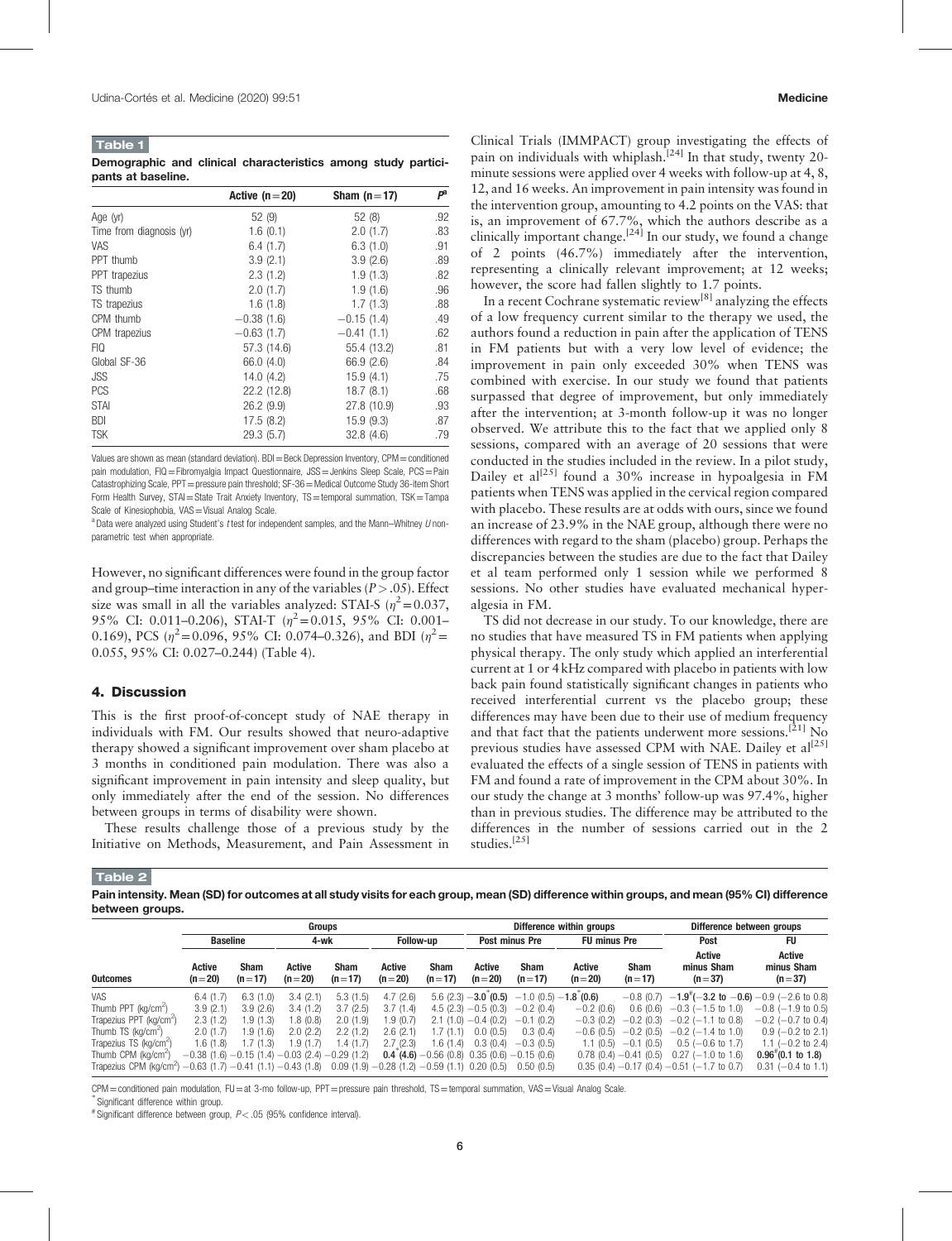# Table 3

Disability and quality of life. Mean (SD) for outcomes at all study visits for each group, mean (SD) difference within groups, and mean (95% CI) difference between groups.

|                  |                           |                                     |                    | Groups                              |                    |                  |                           | Difference within groups |                                           | Difference between groups |                                                            |                                  |  |
|------------------|---------------------------|-------------------------------------|--------------------|-------------------------------------|--------------------|------------------|---------------------------|--------------------------|-------------------------------------------|---------------------------|------------------------------------------------------------|----------------------------------|--|
| <b>Baseline</b>  |                           |                                     | 4-wk               |                                     | <b>Follow-up</b>   |                  | Post minus Pre            |                          | <b>FU minus Pre</b>                       |                           | Post                                                       | FU                               |  |
| <b>Outcomes</b>  | <b>Active</b><br>$(n=20)$ | <b>Sham</b><br>$(n=17)$             | Active<br>$(n=20)$ | Sham<br>$(n=17)$                    | Active<br>$(n=20)$ | Sham<br>$(n=17)$ | <b>Active</b><br>$(n=20)$ | <b>Sham</b><br>$(n=17)$  | Active<br>$(n=20)$                        | <b>Sham</b><br>$(n=17)$   | <b>Active</b><br>minus sham<br>$(n=37)$                    | Active<br>minus sham<br>$(n=37)$ |  |
| <b>FIQ</b>       |                           | 57.3 (14.6) 55.5 (13.2) 34.9 (11.0) |                    | 44.2 (15.9) 46.3 (19.1) 44.3 (18.5) |                    |                  | $-22.4(3.0)$              |                          | $-11.3$ (3.2) $-11.0$ (4.8) $-11.1$ (5.2) |                           | $-9.3^{\circ}(-18.3 \text{ to } -0.3)$ 1.9 (-10.6 to 14.6) |                                  |  |
| SF-36 (physical) | 50.6 (3.6)                | 50.5(2.5)                           | (5.4)<br>51.1      | 51.2(4.3)                           | 51.0(5.8)          | 51.1(5.0)        | 0.5(1.1)                  | 0.7(1.2)                 | 0.4(1.3)                                  | 0.6(1.2)                  | $-0.2$ ( $-3.5$ to 3.1)                                    | $-0.2$ ( $-2.8$ to 4.5)          |  |
| SF-36 (mental)   | 44.6 (3.2)                | 45.9 (3.2)                          | 46.1<br>(6.2)      | 46.9(2.5)                           | 43.0 (6.3)         | 45.6 (26.5)      | .6(1.2)                   | 1.0(1.3)                 | $-1.6(1.7)$                               | $-0.3(1.7)$               | $-0.7$ ( $-4.1$ to $-2.5$ )                                | $-2.6$ (-6.9 to 1.6)             |  |
| Global SF-36     | 66.0 (4.0)                | 66.9(2.6)                           | 67.4 (7.6)         | 68.1<br>(4.1)                       | 65.2(7.8)          | 66.5 (7.1)       | .4(1.4)                   | 1.2(1.6)                 | $-0.8(1.7)$                               | 0.4(1.8)                  | $-0.7$ ( $-4.8$ to 3.9)                                    | $-1.3$ (-6.3 to 3.7)             |  |
| JSS              | 14.6 (3.8)                | 15.9(4.1)                           | 10.4(4.5)          | 14.4 (4.3)                          | 12.3 (4.4)         | 14.1 (4.3)       | $-4.2(1.0)$               | $-1.5(1.0)$              | $-2.3(1.0)$                               | $-1.8(1.3)$               | $-4.0^{+}(-7.0 \text{ to } -1.0)$                          | $-1.8$ ( $-4.9$ to 1.2)          |  |

FIQ=Fibromyalgia Impact Questionnaire, FU=at 3-mo follow-up, JSS=Jenkins Sleep Scale, SF-36=the 36-item Short Form Health Survey questionnaire. <sup>∗</sup>

 $\degree$  Significant difference within group.

 $*$  Significant difference between groups,  $P < .05$  (95% confidence interval).

#### Table 4

Psychological outcomes. Mean (SD) for outcomes at all study visits for each group, mean (SD) difference within groups, and mean (95% CI) difference between groups.

|                 | Groups             |                                                                                                   |                    |                         |                    |                         |                           |                         | Difference within groups                                                                                            | Difference between groups |                                                                                                                                                      |                                                              |
|-----------------|--------------------|---------------------------------------------------------------------------------------------------|--------------------|-------------------------|--------------------|-------------------------|---------------------------|-------------------------|---------------------------------------------------------------------------------------------------------------------|---------------------------|------------------------------------------------------------------------------------------------------------------------------------------------------|--------------------------------------------------------------|
|                 | <b>Baseline</b>    |                                                                                                   | 4-wk               |                         | <b>Follow-up</b>   |                         | <b>Post minus Pre</b>     |                         | <b>FU minus Pre</b>                                                                                                 |                           | <b>Post</b>                                                                                                                                          | <b>FU</b>                                                    |
| <b>Outcomes</b> | Active<br>$(n=20)$ | <b>Sham</b><br>$(n=17)$                                                                           | Active<br>$(n=20)$ | <b>Sham</b><br>$(n=17)$ | Active<br>$(n=20)$ | <b>Sham</b><br>$(n=17)$ | <b>Active</b><br>$(n=20)$ | <b>Sham</b><br>$(n=17)$ | <b>Active</b><br>$(n=20)$                                                                                           | <b>Sham</b><br>$(n=17)$   | <b>Active</b><br>minus sham<br>$(n=37)$                                                                                                              | <b>Active</b><br>minus sham<br>$(n=37)$                      |
| <b>PCS</b>      |                    |                                                                                                   |                    |                         |                    |                         |                           |                         |                                                                                                                     |                           | 22.2 (12.8) 18.7 (8.1) 14.2 (7.4) 13.2 (5.1) 17.8 (10.7) 12.6 (7.5) -8.0 (1.9) -5.5 (2.0) -4.5 (2.0) -6.1 (2.2) 1.0 (-3.3 to 5.3) 5.1 (-1.1 to 11.4) |                                                              |
| <b>TSK</b>      |                    | $29.3(5.7)$ 32.9 (4.6) 30.1 (5.6) 31.4 (5.8) 29.8 (5.3) 31.2 (5.6) 0.8 (1.0) -1.5 (1.0) 0.5 (1.2) |                    |                         |                    |                         |                           |                         |                                                                                                                     |                           |                                                                                                                                                      | $-1.7$ (1.3) $-1.3$ ( $-5.2$ to 2.5) $-1.4$ ( $-5.0$ to 2.3) |
| STAI-S          |                    |                                                                                                   |                    |                         |                    |                         |                           |                         |                                                                                                                     |                           | 26.2 (9.8) 27.7 (10.8) 19.3 (8.1) 24.5 (11.5) 21.8 (13.0) 24.2 (13.2) $-6.8$ (7.0) $-3.2$ (7.3) $-4.4$ (13.2) $-3.4$ (9.3) 6.6 ( $-0.4$ to 14)       | $3.8$ (-5.0 to 13)                                           |
| STAI-T          |                    |                                                                                                   |                    |                         |                    |                         |                           |                         | 30.7 (12.1) 28.5 (11.7) 25.2 (9.8) 26.7 (11.6) 27.6 (11.7) 27.6 (11.9) $-5.7$ (9.5) $-1.7$ (4.8) $-3.1$ (9.9) 0 (0) |                           | $2.7$ (-4.4 to 9.8)                                                                                                                                  | $1.5$ (-6.6 to 9.6)                                          |
| <b>BDI</b>      |                    |                                                                                                   |                    |                         |                    |                         |                           |                         | 17.4 (8.2) 15.9 (9.4) 11.9 (6.5) 13.5 (6.6) 13.1 (8.6) 12.6 (6.5) $-5.5$ (9.0) $-2.3$ (5.9) $-4.3$ (7.8) 0 (0)      |                           | $2.2 \leftarrow 1.3$ to 5.7)                                                                                                                         | $0.1$ (-4 to 4.2)                                            |

BDI=Beck Depression Inventory, FU=at 3-mo follow-up, PCS=pain catastrophizing scale, STAI-S=state anxiety, STAI-T=trait anxiety, TSK=Tampa Scale of Kinesiophobia. Significant difference within group.

In a previous study in which SCENAR was used, disability improved by 14.3 points (60%) compared with TENS treatment in patients with whiplash-associated disorders.<sup>[26]</sup> This finding is at odds with ours, since in our NAE group disability fell by 23.9%. The difference may be due to the fact that those authors applied 20 sessions and their sample comprised patients with whiplashassociated disorders. However, our data for the FIQ score (14%) is not considered a clinically important difference.<sup>[27]</sup>

In our study, patients undergoing NAE therapy improved the quality of sleep. These results corroborate those found by Lauretti et al<sup>[28]</sup> who found an improvement in sleep quality when applying a TENS either at 2 sites or at a single site. They applied seven 20-minute sessions, a dosage similar to ours, but the results were evaluated only immediately after the end of treatment, not after follow-up. In our study there were improvements compared with placebo (a change of – 3.61 points) at the end of treatment, but not at 3-month follow-up. Studies which have applied pharmacological treatment achieved a higher improvement, reaching  $-6.2$  points.<sup>[29]</sup> In our study the change was only observed immediately after the end of the treatment, with a reduction of 36% (8 points) in catastrophizing in the NAE group, but not at the 3-month follow-up. Although the placebo group improved as well, with a change of 32.7% (6.1 points) at 3 months' follow-up, the results reflect a reduction in catastrophizing in the NAE group. Electrotherapy interventions like tDCS have also demonstrated positive effects for anxiety/ depression in FM patients.<sup>[30]</sup> Another intervention, pain

neuroscience education, showed a 22% reduction of catastrophizing (4.2 points) and a 15.8% reduction in anxiety (6.1 points) in FM patients at 3 months' follow-up.<sup>[31]</sup>

Our study has some limitations. The first one is the short follow-up; we have not been able to identify changes that occurred over a longer time period after applying NAE. Another limitation is the small sample size, which means that we are unable to extrapolate the data to the entire FM population, and may have induce type II errors. Finally, patients were not asked if they knew that they had been assigned to the placebo group, so we do not know the reliability of the placebo method. Additional studies are now needed to address these issues.

In summary, this study found that NAE therapy significantly relieved pain and improved health-related quality of life (disability) at 4 weeks compared with the sham-controlled group, but not after 3 months of follow-up.

# 5. Conclusions

NAE therapy demonstrated an improvement in pain intensity, disability, and sleep impairment immediately after treatment but not at 3 months; it also showed a benefit for conditioned pain modulation at 3 months' follow-up though the effect size was small. Further more rigorous studies with larger sample sizes and longer follow-up periods are urgently required to increase our knowledge about the effectiveness of NAE in pain relief and disability in fibromyalgia.